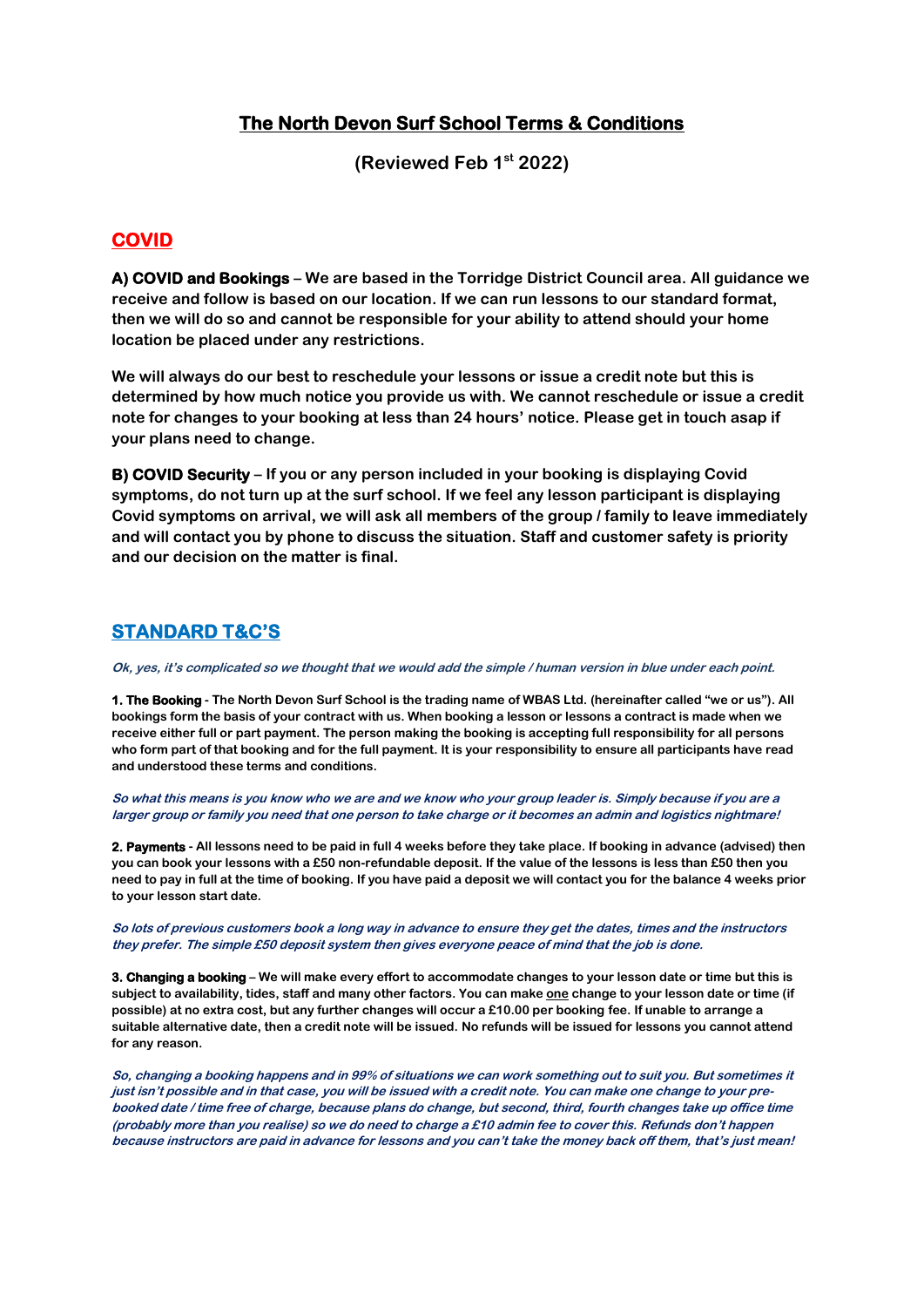**4. Cancelling a booking – All deposits are non-refundable. Cancelling a lesson up to 14 days from the start date will see a full refund minus the £50 non - refundable deposit. If you paid in full within the 4 week pre-lesson period a proportion of your payment was the £50 deposit and this will not be refunded. However a credit note for the full amount can be issued so you can re-book your lessons another time. If cancelling a booking less than 14 days and up to 24 hours from the start date then a credit note will be issued for the full amount, no refund will be given. If cancelling less than 24 hours prior to the start of your lesson then no refund will be given and no credit note issued.**

**It's always a tough one and travel insurance does cover pretty much everything. But again instructors are paid in advance, lessons get fully booked a long way ahead and quite often we are turning people away at peak times, so you can see how last minute cancellations for a small seasonal business could be ruinous in peak season. Credit notes are the fairest way to ensure nobody loses out (all explained below).**

**5. Credit Notes / Gift Vouchers - All credit notes and gift vouchers are valid for 12 months from the time of issue. All you need to do is call or email to check availability and your name / details will come up on our system and then we can book your lesson(s). They cannot be exchanged for goods, refunded or extended.**

**So they are pretty straight forward to use, just call or email to book. They can't be exchanged for shop goods or cash as it's super complicated for the bookkeeper, VAT etc. They can't be extended as it's an admin nightmare to have people using them from years before, especially if their contact details have changed, we have to keep it fair and workable.**

**6. Lesson Participants and Liability - The activity of surfing carries a degree of risk, even if enjoyed under professional supervision. This activity requires the participants to have a reasonable level of fitness and swimming ability. It is the responsibility of the person making the booking to ensure all members of their booking have a suitable level of fitness / health to undertake the activity. It is also the responsibility of the person making the booking to ensure at the time of booking that all medical conditions, medication, allergies and disabilities are disclosed to our bookings staff. Failure to disclose any of this information at the time of booking can lead to the participant being removed from the lesson with no refund.**

**So, in general surfing is deemed a low-risk activity, but like everything in life sometimes things don't go to plan. All staff are trained to the highest levels and the surf school has the highest UK safety rating possible. We need to know about meds, disabilities, health conditions etc. because it does make a difference to lesson safety. For example, if someone is asthmatic, it doesn't mean they can't be in the lesson, but it does mean we can cater for their needs and carry their inhaler, ensuring they are safe, and the instructor is prepared for all eventualities.** 

**7. Lesson Restrictions - Group lessons have a lower age limit of 8 and no upper limit. If a child is under the age of 8 they can have a surfing lesson but on a private lesson basis. An exception can be made by the head coach to include a younger person in a group lesson but this decision is made on an individual basis and is totally at the head coaches' discretion before the booking is made. Some medical conditions can prevent you from safely being a group member in a group lesson, but you may be able to participate in a private lesson, this is the importance in divulging all information at the time of booking to ensure your safety and the group's safety.**

**So, lower age limits generally mean under 8's have private lessons because they need extra assistance changing into wetsuits or carrying equipment and extra assistance in the water. But some younger children who have previous surfing experience may be suitable to join a group lesson. Medical information that makes a difference for example is pregnancy or heart conditions etc. But again it's all decided on an individual basis by the head coach, so don't book it and hope, tell us and let's book you the best lesson for you.**

**8. Lesson Content - All lessons are planned in advance and based on the information we are given at the time of booking. A lesson will always consist of a beach safety talk, beach tuition, followed by supervised activity in the surf. Lesson content and timings will vary based on the conditions, level of the group and the coach's decision. The maximum duration of a lesson is 2 hours, the minimum is 1 ½ hours. All coach's aim for the maximum lesson time possible, however if this time is reduced slightly but above the 1 ½ hour lesson time then this is deemed as a normal lesson. If a lesson is under the 1 ½ hours minimum time then a credit note will be issued for the remaining time to be added to another lesson which is paid in full.**

**So let's say your lesson starts off in the sunshine, but half way through it begins to rain and get colder. The coach will always judge the general condition of the lesson as a fluid process, so if after 1 ½ hours its low tide, the wind is increasing and the group looks cold, then the coach will end their session at that point, because it is the right thing to do for everyone. Next day is sunny and warm then it will be 2 hours. But it's all to make sure you are enjoying it!**